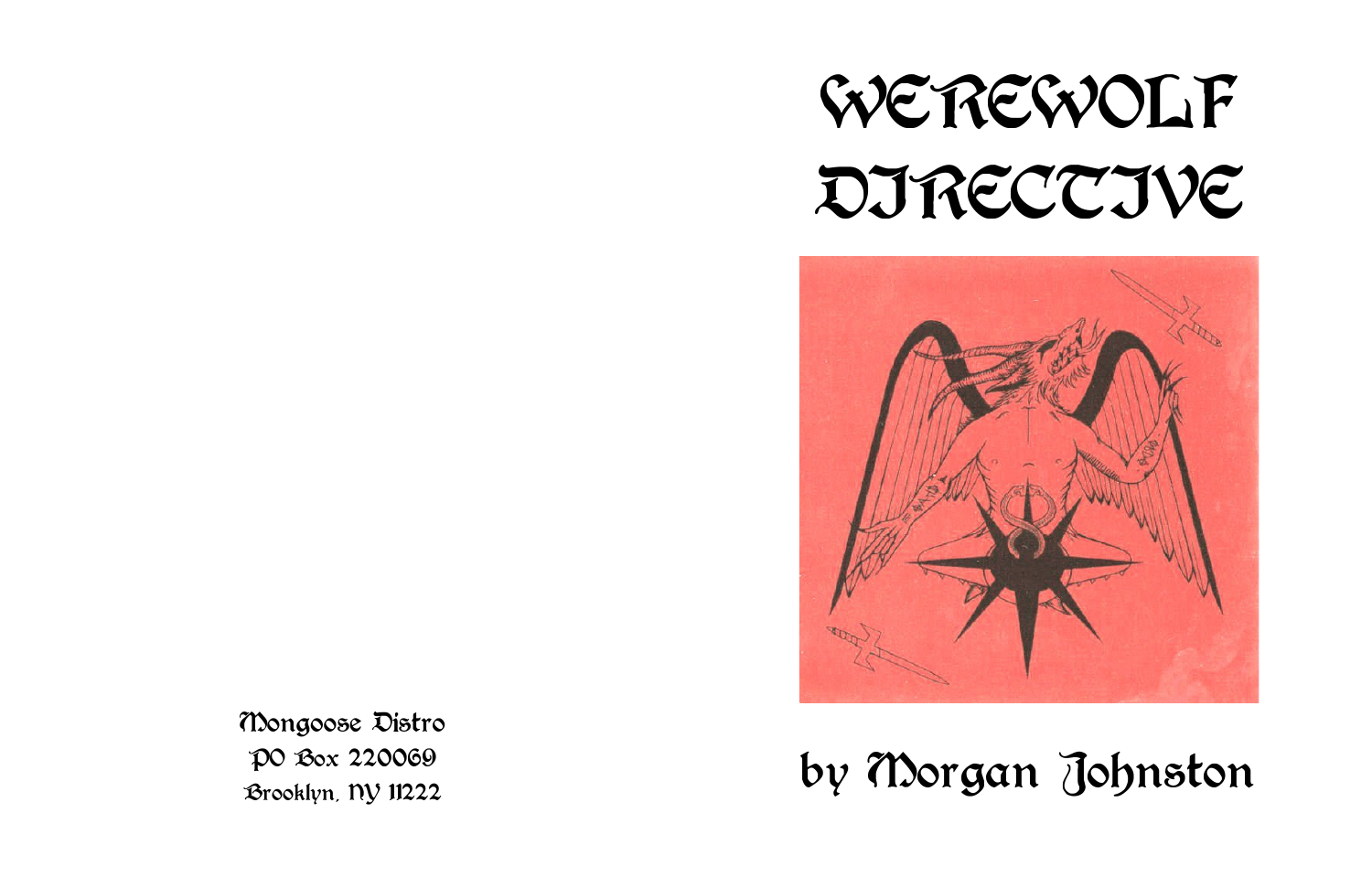Ah, to be an individualist. What a tragic delight it is. Such a deliciously heartbreaking endeavor. Both immense joy and immeasurable sorry are derived from the life of the individualist. The individualist knows both infinite loneliness and constant companionship. Peculiarity and contradiction are swirling in the individualist, causing them to be an enigma that not even they know the real…what-ness…of. Those closest to them are always gazing upon them as an indecipherable puzzle, unable to be, how shall we say, "figured out". For that is the first mark of an individualist: the inability to be characterized.

What else is a tell-tale sign of the individualist? Whenever they go anywhere, they feel out of place. This way or that, amongst they or them, always, are they always struck with a feeling of being…alien. Like they do not belong. This, another mark of the individualist. For both in the presence of freaks (let's face it, all subcultures consisting of freaks crystalize into dogmatic cults of sickening, wannabe "outcasts") and humdrum conformists alike, no one seems to really make them feel at home. Even in a crowd, the individualist feels totally solitary. Only a few will ever really cause the individualist to feel truly and completely accompanied, rather than simply in-the-presence-of. The individualist has few friends, few companions. And they'd like to keep it that way. However, those very few that the individualist adores, they adore wholeheartedly, and seek to keep them around as much as possible. For the individualist, their life is enriched immeasurably for their presence. Large crowds will never be pleasant to an individualist, only small groups.

To add onto this, the individualist, consciously or unconsciously, feels above the masses. They look upon everyone else, feeling, in their depths of their being, that they have little in common with ordinary human beings. Something about their nature doesn't jive well with others. Even if the individualist walks upon the same ground and the same altitude as everyone else, spiritually, they feels if they are leaps and bounds over all the others, standing atop the highest peaks, looking upon everyone else as lowly, to some degree. Mentally, they are always elsewhere, unconcerned with the babblings of the miserly wretches.

way. Otherwise, anything interesting would be lost. It would be a terrifyingly sterile and clean-cut existence, if all were equal. Damn equality. No equality. These are the decrees of the stout individualist.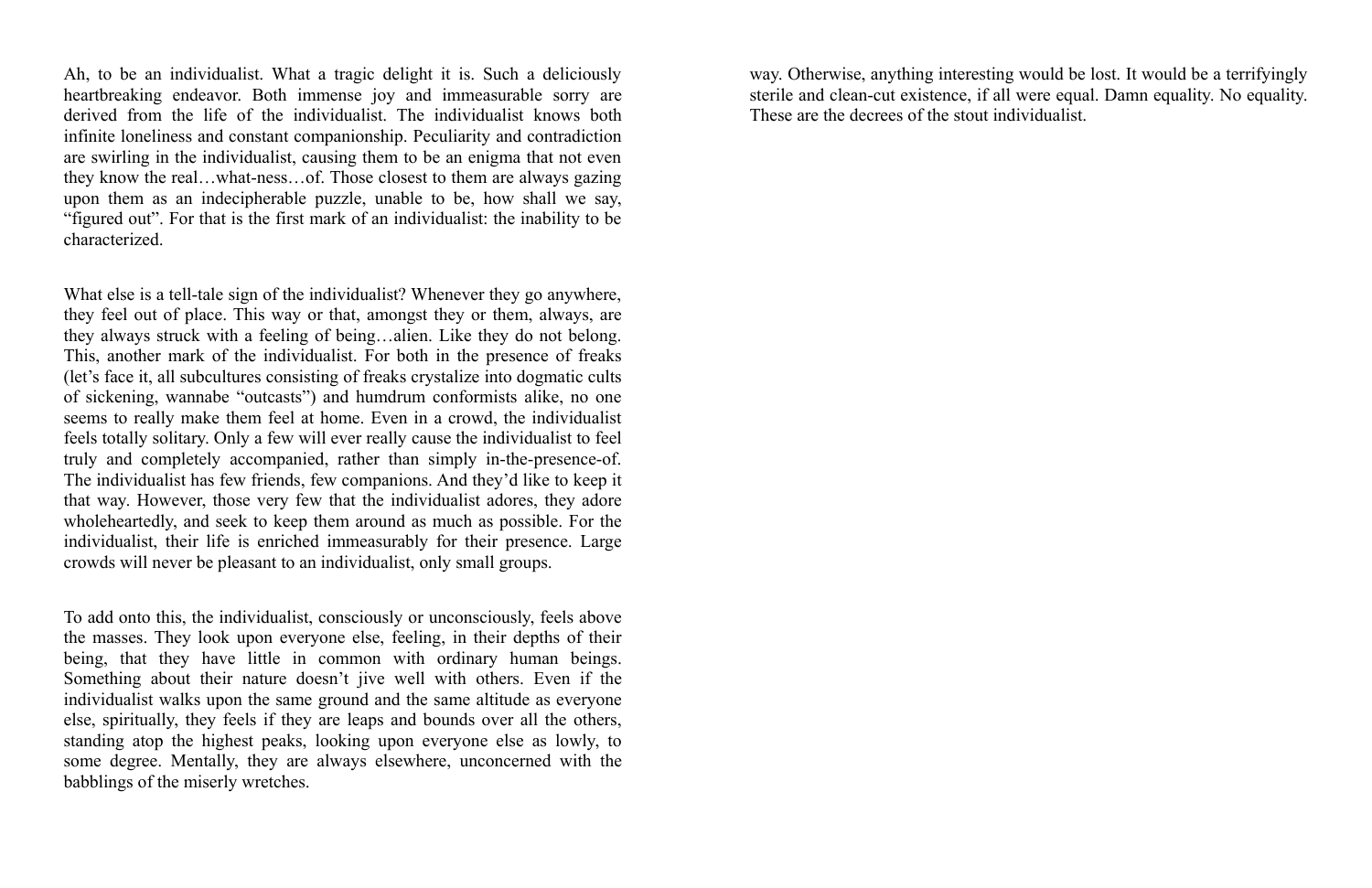In tandem with these characteristics, the individualist is always an iconoclast, making everyone upset and causing a commotion wherever they go. Conform? Why, then they'd have to forsake their individuality, their uniqueness. Join up with the herd. And why, why would they do that? Bah, forget it. It is not worth it to them. The individualist violently shrugs away any notions of becoming like the rest, of becoming another mere face in the crowd. Non-conformity is their modus operandi. Whether they wish to stand out, or merely live quietly in the background, isolated away from the hordes, well, that depends. Either way, they will not stand for surrendering their soul, putting it up for sell in the marketplace, to be bought and sold willy-nilly.

Speaking of solitary, the individualist likes to be in their own company. Too much of being around others makes them feel that they may loose themselves, or it may simply prove to be exhausting. Besides, to the individualist, most are not worthy of their company. They feel like most would only taint or defile their essence, supposing the company of others was forced upon them, or even undertaken by them. Everyone ices kept a distance, with some rather rare and notable exceptions. Thus, the individualist is solitary by nature, people in general can be a source of aggravation or irritation. Alone, they would rather be. Humans are generally regarded as pests, for the taint of their influence can prove to be overwhelmingly strong, at times. Relation to other people is quite hard to accomplish. One could try, but it'd be a vain attempt. They simply can't. What other people value, the individualist, for the most part, does not. Hence, individualists, historically, have been prone to bouts of misanthropic opinions and introversion, regarding humanity at large as a ball and chain that seeks to weight them down and drag them into the depths, drowning them in a sea of greyness. A need to separate themselves from the indistinguishable ways of the crowd and crowdism bears heavily upon their minds.

Enmity is thus formed between the individualist and the crowd. The crowd envies the individualist, because the individualist has the courage, the audacity, to not live by the dead codes and morals and rules and ethics made to keep the crowd in check. An iconoclast, they are. Outside of society, they effectively live, even if they are still physically present within it, and bound

must live out their power process vicariously, for their own is weak or botched in some manner. Let them be led astray to their own slaughterhouses, the individualist says. Anarchists and libertarians balk at the individualist, who manages to constantly irk them, for even their ideas are too shallow and dull, with their predetermined, systematic modes of thought, and logic rooted firmly in ethics, in improving the world (which the individualist has no care for, no sort of attachment to; the individualist seeks to move away from the affairs of conventional society at large, never one to be an activist, unless it suits them). Conservatives and progressives are also forever infuriated by individualists, since they are not cultural necrophiliacs or idiotic dreamers, and again, are not inclined towards ideas of "the greater good", which both of these schools of thought hammer into the minds of their sleepwalking followers.

Pleasure-seeker, it wouldn't be inaccurate to call an individualist. However, because uniques are quite different from each other, their personalities forged within different fires, these pleasures come in a myriad of forms. That being said, the individualist wants to be the one who uses the pleasures, not become slaves to them, and thus be the one being used. Much like their attitude towards ideas. And for the individualist, some pleasures (because the individualist is always Life-affirming) may prove to be trouble than they're worth.

Equality? Bah, equality. What a miserable thing to an individualist. Throughout this entire essay, it should be made clear that individualism and equality have no common ground. Equality? An individualist, any selfrespecting one, should be absolutely horrified by the mere mention of its name. To the individualist, it is the worst form of tyranny, for it seeks to level everything in its path, like some sort of out-of-control steamroller. Reduce everything to an arbitrary sameness, rendering everything a grey, amorphous mass, where nothing is differentiated, and everything is subsumed into some all-consuming black hole. I cannot stand this, cries the individualist. Defiant in the face of this demon called equality, they stand. Going so far as to smash it every turn. Spit in its face. For no thing and no one is equal, absolutely nothing. And, as far as the individualist is concerned, it is much better that